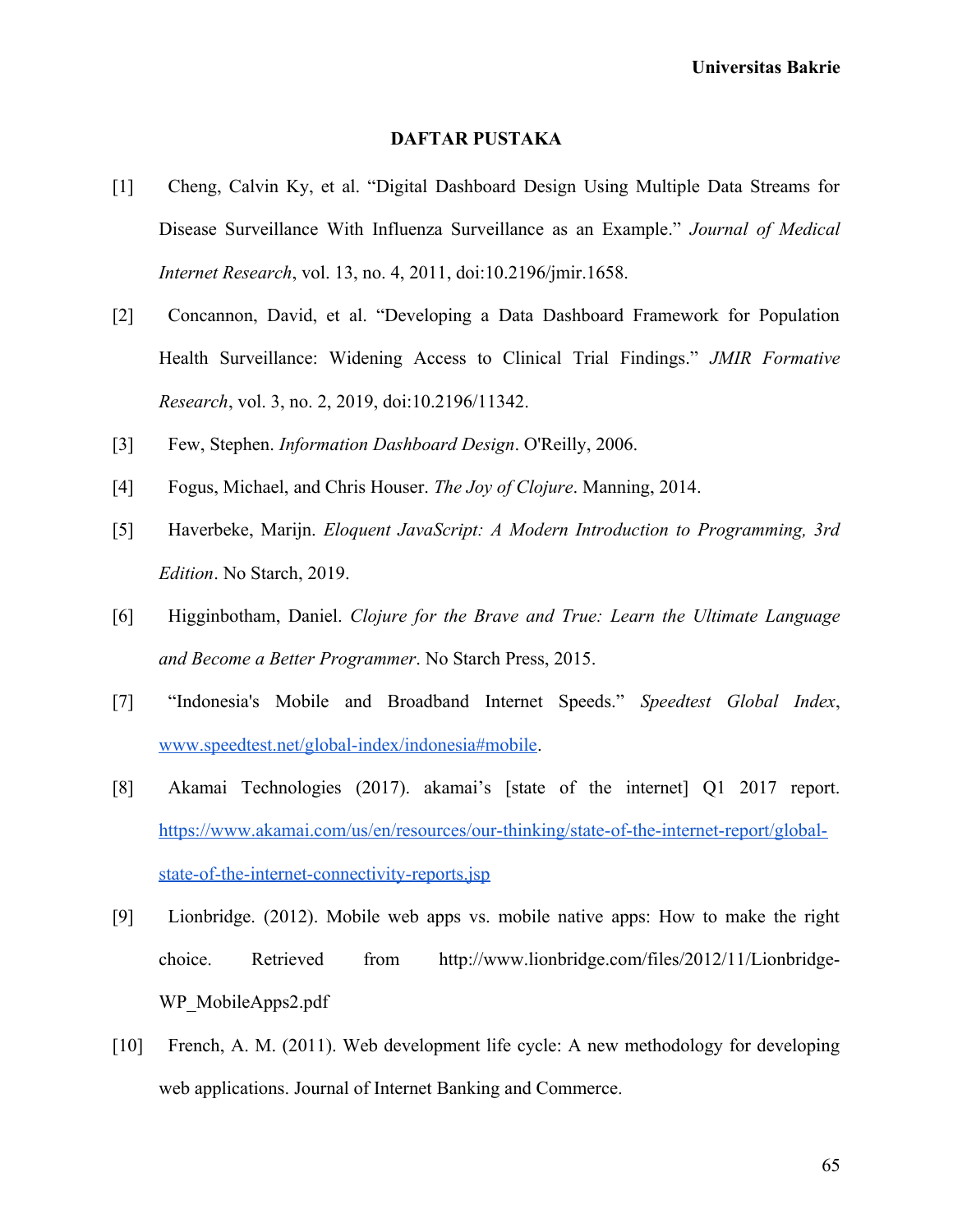- [11] Panhale, Mahesh. *Beginning Hybrid Mobile Application Development*. Apress, 2016.
- [12] Rees, Erin E, et al. "Advancements in Web-Database Applications for Rabies Surveillance." *International Journal of Health Geographics*, vol. 10, no. 1, 2011, p. 48., doi:10.1186/1476-072x-10-48.
- [13] K. A. Winanta, T. Kirana, R. D. Hefni Al-Fahsi, A. Patar Jiwandono Pardosi, O. F. Suryani and I. Ardiyanto, Moving Objects Counting Dashboard Web Application Design, 2019 International Electronics Symposium (IES), Surabaya, Indonesia, 2019, pp. 45-48, doi 10.1109ELECSYM.2019.8901580.
- [14] S. Mahajan, M. Parekh, H. Patel and S. Patil, "BRB dashboard: A web-based statistical dashboard," 2017 International Conference on Innovations in Information, Embedded and Communication Systems (ICIIECS), Coimbatore, 2017, pp. 1-6, doi: 10.1109/ICIIECS.2017.8276076.1
- [15] B. Mayer and R. Weinreich, "A Dashboard for Microservice Monitoring and Management," 2017 IEEE International Conference on Software Architecture Workshops (ICSAW), Gothenburg, 2017, pp. 66-69, doi: 10.1109/ICSAW.2017.44.
- [16] S. Tanko, H. Al-Saeed, R. Alali, S. Alawami, S. Brahimi and G. Kirishina, "Performance dashboard for productive families," 2019 2nd International Conference on Computer Applications & Information Security (ICCAIS), Riyadh, Saudi Arabia, 2019, pp. 1-4, doi: 10.1109/CAIS.2019.8769481.
- [17] S. Saha and A. Majumdar, "Data centre temperature monitoring with ESP8266 based Wireless Sensor Network and cloud based dashboard with real time alert system," 2017 Devices for Integrated Circuit (DevIC), Kalyani, 2017, pp. 307-310, doi: 10.1109/DEVIC.2017.8073958.